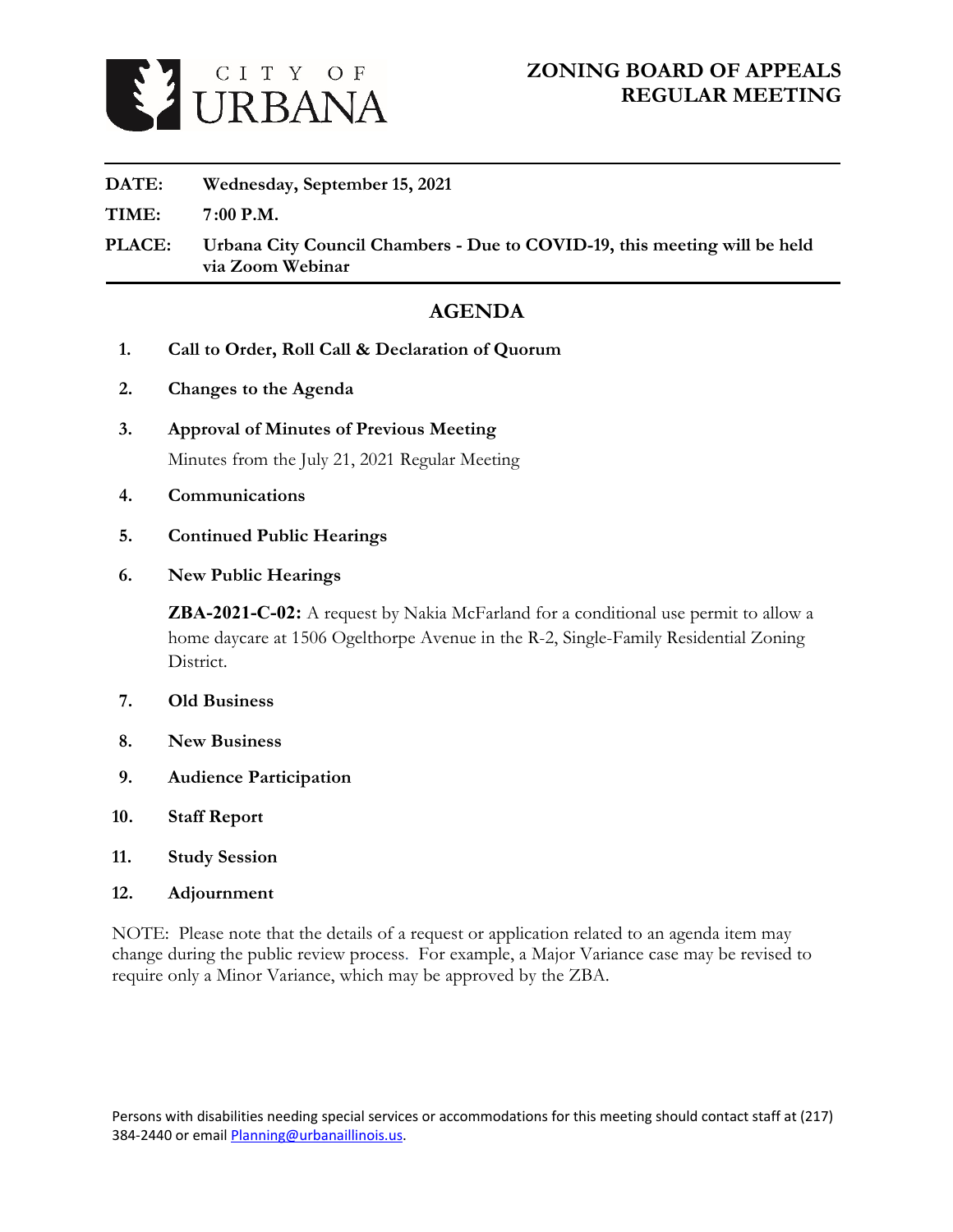### **INSTRUCTIONS ON HOW TO JOIN THE MEETING and HOW TO PROVIDE INPUT**

### **Zoning Board of Appeals Meeting on Wednesday, September 15, 2021**

Anyone can watch the meeting on streaming services or UPTV. You can attend virtually via Zoom webinar if you wish to provide public input during the meeting. If you attend the meeting via Zoom webinar, please turn off any sound from other sources such as UPTV, as there will be a lag in the audio. The meeting will be recorded by the City as part of the record. The recorded video will be available on the City's website by noon on the following Friday.

### **Providing Public Input by Email:**

Staff asks that you submit your written public comments by email by 5:00 pm (Central Time) on Tuesday, September 14, 2021 to Planning@urbanaillinois.us so that it can be included as communications and become part of the official record of the meeting. Due to the high volume of emails, please put ZONING BOARD OF APPEALS - PUBLIC INPUT and the meeting date in the subject line.

### **Providing Public Input from a computer browser or the Zoom app on a mobile device:**

You will be able to use a phone to call in:

- Call 1-312-626-6799.
- You will be asked to enter the Webinar ID number, which is 814 4729 2629 followed by the # key.
- All callers are muted by default. If you wish to speak, please "raise your hand" by pressing \*9 once (this toggles the raise/lower hand option. When called on by the chair or host by your phone number, you will be unmuted and you should state your name for the record per city code\*. When you finish speaking, the host will "lower your hand" and mute you - there is no need to press any more buttons.

### **You will be able to use a computer to address the Zoning Board of Appeals:**

- Join the Zoom meeting here: https://us02web.zoom.us/j/81447292629
- Make sure you have a microphone on your computer if you wish to speak. Please identify yourself with first and last name in Zoom for the record. FCC Guidelines will be followed.
- Public participants will be muted during public input. If you wish to speak, please "raise your hand" using the option at the bottom of the screen.
- When called on by the chair or host, you will be unmuted and you should state your first and last name for the record per city code."
- Video will remain off for all members of the public, even while they are speaking.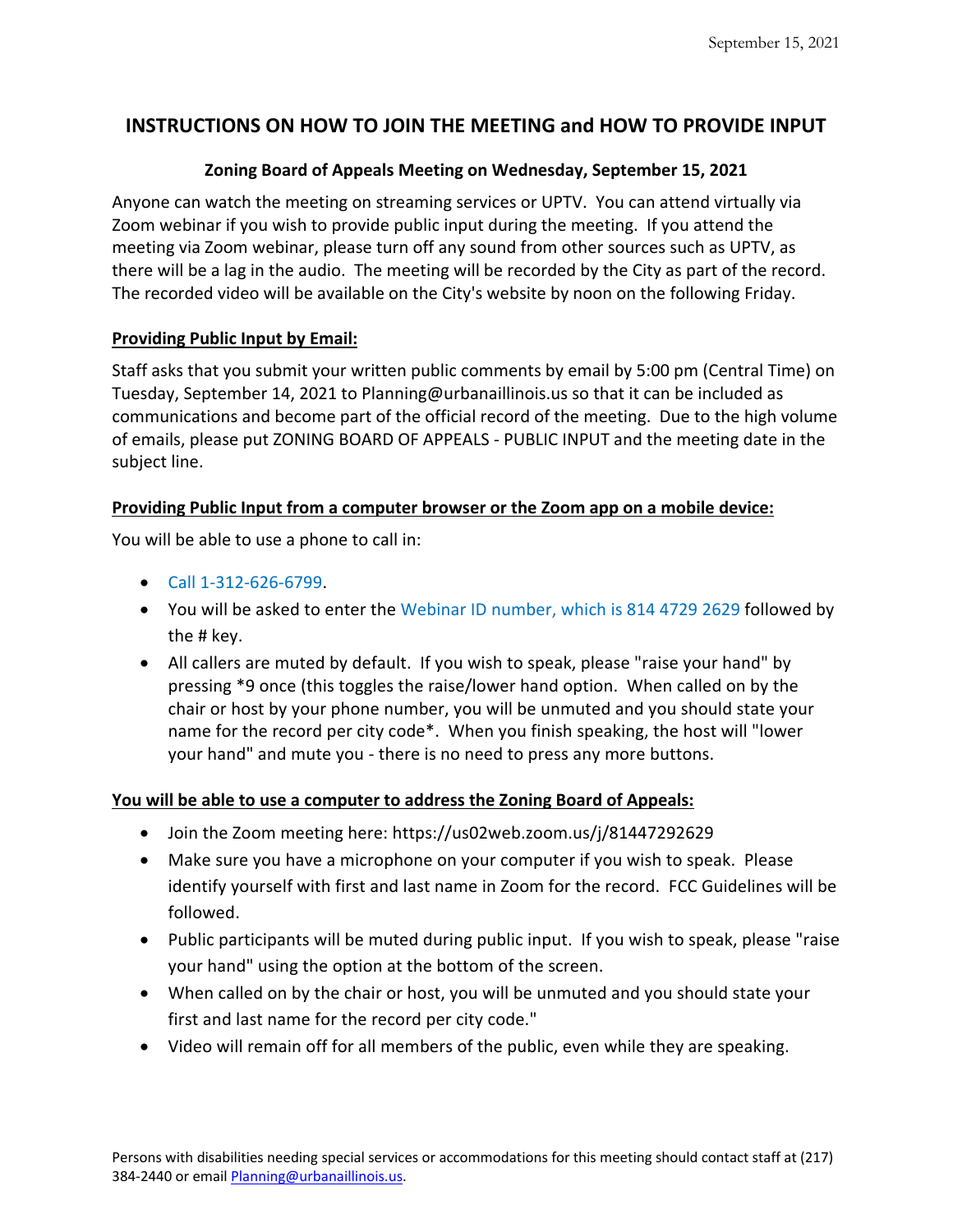# **PUBLIC INPUT**

The City of Urbana welcomes Public Input during open meetings of the City Council, the City Council's Committee of the Whole, City Boards and Commissions and other City-sponsored meetings. Our goal is to foster respect for the meeting process, and respect for all people participating as members of the public body, city staff, and general public. The City is required to conduct all business during public meetings. The presiding officer is responsible for conducting those meetings in an orderly and efficient manner.

Public Input will be taken in the following ways:

### **Zoom Webinar Participant**

Click on the link listed in the agenda to join the Webinar. You must provide your name and email address in order to join the Webinar. If you wish to speak during Public Input, "raise your hand" and wait to be called on by the meeting host. You must state your first and last name for the meeting record. Participants will be muted except when they are called on to speak; video will remain off for all members of the public when speaking.

### **Telephone Participant**

Call the phone number listed on the Agenda. Enter the Webinar ID followed by the # key. All callers are muted by default. If you wish to speak, "raise your hand" by pressing \*9 once. When you are called on by the host or presiding officer, you will be un-muted. You must state your first name and last name for the meeting record.

### **Email Input**

Public comments must be received prior to the closing of the meeting record (at the time of adjournment unless otherwise noted) at the following: Planning@urbanaillinois.us. The subject line of the email must include the words "PUBLIC INPUT" and the meeting date. Emailed public comments labeled as such will be incorporated into the public meeting record, with personal identifying information redacted. Copies of emails will be posted after the meeting minutes have been approved.

#### **Written Input**

Any member of the public may submit their comments addressed to the members of the public body in writing. If a person wishes their written comments to be included in the record of Public Input for the meeting, the writing should so state. Written comments must be received prior to the closing of the meeting record (at the time of adjournment unless otherwise noted).